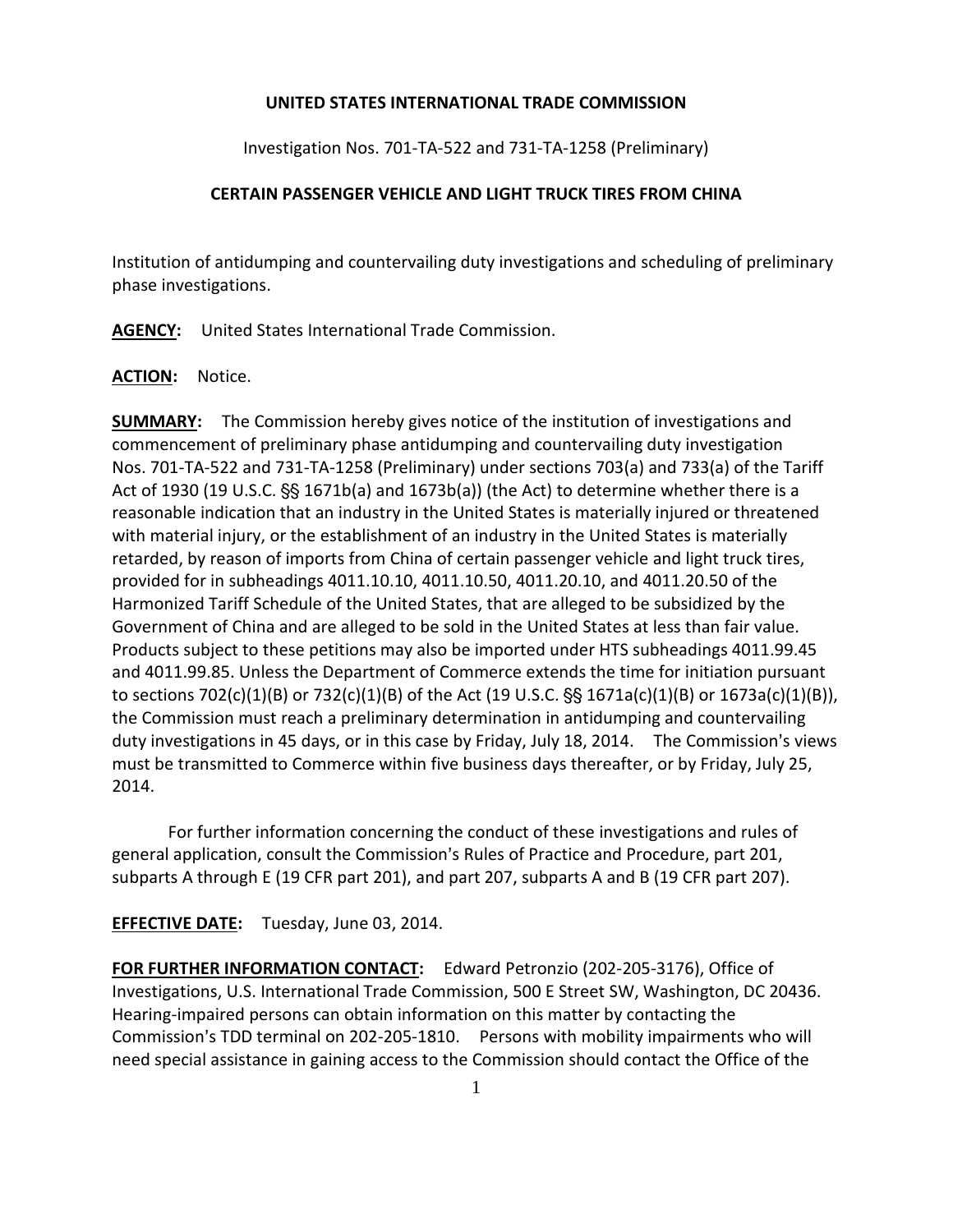Secretary at 202-205-2000. General information concerning the Commission may also be obtained by accessing its internet server (*[http://www.usitc.gov](http://www.usitc.gov/)*). The public record for this investigation may be viewed on the Commission's electronic docket (EDIS) at *[http://edis.usitc.gov](http://edis.usitc.gov/)*.

## **SUPPLEMENTARY INFORMATION:**

**Background.**--These investigations are being instituted in response to a petition filed on Tuesday, June 03, 2014, by the United Steel, Paper and Forestry, Rubber, Manufacturing, Energy, Allied Industrial and Service Workers International Union ("USW"), Pittsburgh, PA.

**Participation in the investigation and public service list.**--Persons (other than petitioners) wishing to participate in the investigations as parties must file an entry of appearance with the Secretary to the Commission, as provided in sections 201.11 and 207.10 of the Commission's rules, not later than seven days after publication of this notice in the *Federal Register*. Industrial users and (if the merchandise under investigation is sold at the retail level) representative consumer organizations have the right to appear as parties in Commission antidumping duty and countervailing duty investigations. The Secretary will prepare a public service list containing the names and addresses of all persons, or their representatives, who are parties to these investigations upon the expiration of the period for filing entries of appearance.

**Limited disclosure of business proprietary information (BPI) under an administrative protective order (APO) and BPI service list.**--Pursuant to section 207.7(a) of the Commission's rules, the Secretary will make BPI gathered in these investigations available to authorized applicants representing interested parties (as defined in 19 U.S.C.  $\S$  1677(9)) who are parties to the investigations under the APO issued in the investigations, provided that the application is made not later than seven days after the publication of this notice in the *Federal Register*. A separate service list will be maintained by the Secretary for those parties authorized to receive BPI under the APO.

**Conference.**--The Commission's Director of Investigations has scheduled a conference in connection with these investigations for 9:30 a.m. on Tuesday, June 24, 2014, at the U.S. International Trade Commission Building, 500 E Street SW, Washington, DC. Requests to appear at the conference should be emailed to [William.bishop@usitc.gov](mailto:William.bishop@usitc.gov) and [Sharon.bellamy@usitc.gov](mailto:Sharon.bellamy@usitc.gov)) (DO NOT FILE ON EDIS) on or before Friday, June 20, 2014. Parties in support of the imposition of countervailing and antidumping duties in these investigations and parties in opposition to the imposition of such duties will each be collectively allocated one hour within which to make an oral presentation at the conference. A nonparty who has testimony that may aid the Commission's deliberations may request permission to present a short statement at the conference.

**Written submissions.**--As provided in sections 201.8 and 207.15 of the Commission's rules, any person may submit to the Commission on or before Friday, June 27, 2014, a written